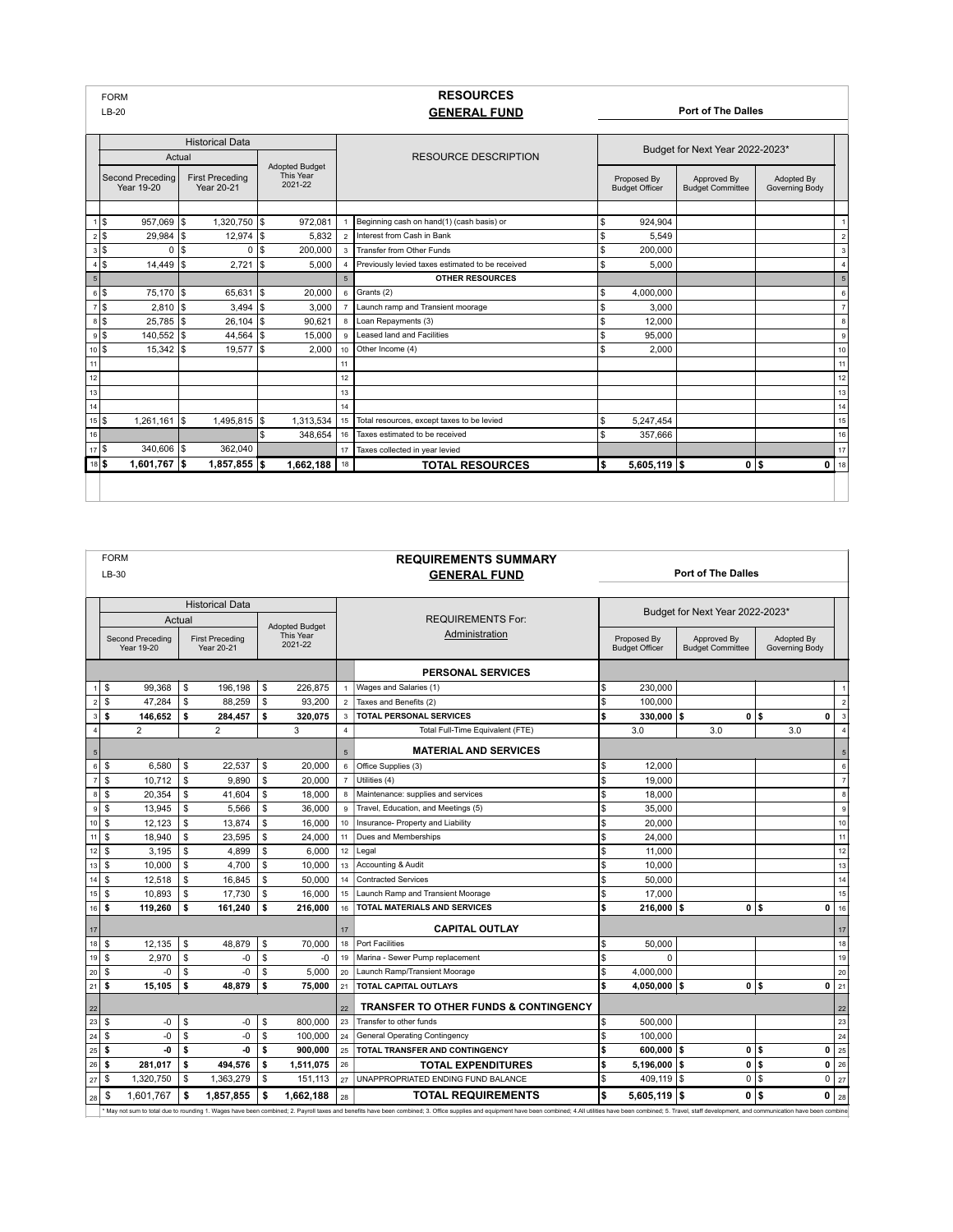|                | <b>FORM</b>                     |      |    |                                      |                             |                             |    | <b>RESOURCES</b>                                                                                                                                 |                           |                                      |                                        |                              |   |                 |  |
|----------------|---------------------------------|------|----|--------------------------------------|-----------------------------|-----------------------------|----|--------------------------------------------------------------------------------------------------------------------------------------------------|---------------------------|--------------------------------------|----------------------------------------|------------------------------|---|-----------------|--|
|                | $LB-20$                         |      |    |                                      |                             |                             |    | PORT DEVELOPMENT FUND                                                                                                                            | <b>Port of The Dalles</b> |                                      |                                        |                              |   |                 |  |
|                |                                 |      |    |                                      |                             |                             |    | (Fund)                                                                                                                                           |                           |                                      |                                        |                              |   |                 |  |
|                |                                 |      |    | <b>Historical Data</b>               |                             |                             |    |                                                                                                                                                  |                           |                                      |                                        |                              |   |                 |  |
|                | Actual<br><b>Adopted Budget</b> |      |    |                                      | <b>RESOURCE DESCRIPTION</b> |                             |    | Budget for Next Year 2022-2023*                                                                                                                  |                           |                                      |                                        |                              |   |                 |  |
|                | Second Preceding<br>Year 19-20  |      |    | <b>First Preceding</b><br>Year 20-21 |                             | <b>This Year</b><br>2021-22 |    |                                                                                                                                                  |                           | Proposed By<br><b>Budget Officer</b> | Approved By<br><b>Budget Committee</b> | Adopted By<br>Governing Body |   |                 |  |
|                |                                 |      |    |                                      |                             |                             |    |                                                                                                                                                  |                           |                                      |                                        |                              |   |                 |  |
|                | 3,680,306<br>\$                 |      | S. | 3,446,281                            | \$                          | 3,119,622                   |    | Beginning cash on hand*(1) (cash basis) or<br>l S                                                                                                |                           | 1,433,744                            |                                        |                              |   |                 |  |
| $\overline{2}$ | \$<br>71,356                    |      | \$ | 23,584                               | \$                          | 18,718                      |    | 2 Interest from Earnings                                                                                                                         |                           | 8,602                                |                                        |                              |   | $\overline{2}$  |  |
| 3              | \$                              | -0   | S. | -0                                   | \$                          | 500,000                     |    | 3 Transfer from Other Funds                                                                                                                      |                           | 500,000                              |                                        |                              |   | $\overline{3}$  |  |
| $\overline{4}$ |                                 |      |    |                                      |                             |                             |    | <b>OTHER RESOURCES</b>                                                                                                                           |                           |                                      |                                        |                              |   | $\overline{4}$  |  |
| 5              | \$<br>5,000                     |      | \$ | -0                                   | \$                          | 3,000,000                   |    | 5 Grants                                                                                                                                         |                           | 4,000,000                            |                                        |                              |   | 5 <sub>1</sub>  |  |
| 6              | \$<br>9.109                     |      | \$ | 9.109                                | \$                          | 804.500                     |    | 6 Land Sales                                                                                                                                     |                           | 1,505,000                            |                                        |                              |   | $6 \mid$        |  |
| $\overline{z}$ | \$<br>4,535                     |      | \$ | 4,318                                | \$                          | 4,500                       |    | Interest from Contracts                                                                                                                          |                           | $\Omega$                             |                                        |                              |   | $\overline{7}$  |  |
| 8              | \$                              | $-0$ | S. | 159,119                              | \$                          | 5,000,000                   |    | 8 Other Income                                                                                                                                   |                           | 5,000,000                            |                                        |                              |   | 8               |  |
| $\mathsf g$    | \$                              | -0   | £. | 39,310                               | \$.                         | 39,310                      |    | 9 Loan Repayment                                                                                                                                 |                           | 39,310                               |                                        |                              |   | $\mathsf g$     |  |
| $10$           | \$                              | $-0$ | \$ | -0                                   | -S                          | $-0$                        | 10 | Special Payments - City of Dufur                                                                                                                 |                           | 539,310                              |                                        |                              |   | 10 <sup>1</sup> |  |
| 11             | \$3,770,306                     |      | \$ | 3,681,721                            | s                           | 12,486,650                  | 11 | <b>TOTAL RESOURCES</b>                                                                                                                           | l\$                       | 13,025,967 \$                        | 0                                      | \$                           | 0 | 11              |  |
|                |                                 |      |    |                                      |                             |                             |    | * May not sum to total due to rounding (1) The balance of cash, cash equivalents and investments in the fund at the beginning of the budget year |                           |                                      |                                        |                              |   |                 |  |

| <b>FORM</b>                    |                                          |                                 |                                      |               |                      |                                           | <b>REQUIREMENTS SUMMARY</b>                                                                                        |                                 |                |                                                                                |          |     |                              |                |  |
|--------------------------------|------------------------------------------|---------------------------------|--------------------------------------|---------------|----------------------|-------------------------------------------|--------------------------------------------------------------------------------------------------------------------|---------------------------------|----------------|--------------------------------------------------------------------------------|----------|-----|------------------------------|----------------|--|
|                                | $LB-30$                                  |                                 |                                      |               |                      |                                           | <b>Port of The Dalles</b><br>PORT DEVELOPMENT FUND                                                                 |                                 |                |                                                                                |          |     |                              |                |  |
|                                |                                          |                                 | <b>Historical Data</b>               |               |                      |                                           |                                                                                                                    | Budget for Next Year 2022-2023* |                |                                                                                |          |     |                              |                |  |
|                                |                                          | Actual<br><b>Adopted Budget</b> |                                      |               |                      |                                           | <b>REQUIREMENTS For:</b>                                                                                           |                                 |                |                                                                                |          |     |                              |                |  |
|                                | Second<br>Preceding<br><b>Year 19-20</b> |                                 | <b>First Preceding</b><br>Year 20-21 |               | This Year<br>2021-22 | <b>Economic Development and Marketing</b> |                                                                                                                    |                                 |                | Proposed By<br>Approved By<br><b>Budget Officer</b><br><b>Budget Committee</b> |          |     | Adopted By<br>Governing Body |                |  |
|                                |                                          |                                 |                                      |               |                      |                                           | <b>PERSONAL SERVICES</b>                                                                                           |                                 |                |                                                                                |          |     |                              |                |  |
| \$<br>1                        | 70.431                                   | \$                              | -0                                   | \$            | $-0$                 | $\overline{1}$                            | Wages and Salaries (1)                                                                                             | \$                              | 0              |                                                                                |          |     |                              |                |  |
| \$<br>$\overline{2}$           | 16.716                                   | \$                              | -0                                   | \$            | $-0$                 | $\overline{2}$                            | Taxes and Benefits (2)                                                                                             | \$                              | 0              |                                                                                |          |     |                              | $\overline{2}$ |  |
| \$<br>$\overline{\mathbf{3}}$  | 87,147                                   | \$                              | -0                                   | \$            | -0                   | 3                                         | <b>TOTAL PERSONAL SERVICES</b>                                                                                     | \$                              | 0              | 0<br>l\$                                                                       | \$       |     | -0                           | $\overline{3}$ |  |
| 4                              | 1.5                                      |                                 | 1.5                                  |               | 0                    | $\overline{4}$                            | Total Full-Time Equivalent (FTE)                                                                                   |                                 | 0.0            | 0.0                                                                            |          | 0.0 |                              | $\overline{4}$ |  |
| 5 <sub>5</sub>                 |                                          |                                 |                                      |               |                      | 5                                         | <b>MATERIAL AND SERVICES</b>                                                                                       |                                 |                |                                                                                |          |     |                              | 5              |  |
| $6 \overline{6}$<br>\$         | $-0$                                     | \$                              | -0                                   | \$            | $-0$                 | 6                                         | Utilities                                                                                                          | \$                              | $-0$           |                                                                                |          |     |                              | $\overline{6}$ |  |
| $\mathbb{S}$<br>$\overline{7}$ | 19.034                                   | \$                              | 3.918                                | \$            | 5.000                | $\overline{7}$                            | Travel, marketing promotion, and meetings                                                                          | S                               | 15,000         |                                                                                |          |     |                              | $\overline{7}$ |  |
| $\mathbb{S}$<br>8 <sup>1</sup> | 8.393                                    | \$                              | -0                                   | ${\mathbb S}$ | $-0$                 | $\mathbf{a}$                              | Insurance - liability                                                                                              | \$                              | $-0$           |                                                                                |          |     |                              | 8              |  |
| \$<br>9                        | 3,205                                    | \$                              | 4.602                                | \$            | 15.000               | $\mathsf g$                               | Legal                                                                                                              | \$                              | 15,000         |                                                                                |          |     |                              | 9              |  |
| $\mathbb{S}$<br>10             | 4.980                                    | \$                              | 10.000                               | \$            | 10,000               | 10                                        | Accounting & Audit                                                                                                 | \$                              | 10.000         |                                                                                |          |     |                              | 10             |  |
| \$<br>11                       | 48.590                                   | \$                              | 113,485                              | \$            | 200,000              | 11                                        | <b>Contracted Services</b>                                                                                         | \$                              | 200,000        |                                                                                |          |     |                              | 11             |  |
| \$<br>12                       | -0                                       | \$                              | -0                                   | <b>S</b>      | 30,000               | 12                                        | Land Sale Costs (i.e. closing, commisisions)                                                                       | \$                              | 150,500        |                                                                                |          |     |                              | 12             |  |
| \$<br>13                       | 84,202                                   | \$                              | 132,005                              | \$            | 260,000              | 13                                        | <b>TOTAL MATERIALS AND SERVICES</b>                                                                                | \$                              | $390,500$ \$   |                                                                                | 0 S      |     | 0                            | 13             |  |
| 14                             |                                          |                                 |                                      |               |                      | 14                                        | <b>CAPITAL OUTLAYS</b>                                                                                             |                                 |                |                                                                                |          |     |                              | 14             |  |
| \$<br>15                       | $-0$                                     | \$                              | 3,231                                | \$            | 7,000,000            | 15                                        | Land Acquisition, Development, Improvements                                                                        | \$                              | 8,500,000      |                                                                                |          |     |                              | 15             |  |
| $\mathbb{S}$<br>16             | $-0$                                     | \$                              | -0                                   | \$            | -0                   | 16                                        | Partnership Projects                                                                                               | \$                              | $\Omega$       |                                                                                |          |     |                              | 16             |  |
| \$<br>17                       | -0                                       | \$                              | 3,231                                | \$            | 7,000,000            | 17                                        | <b>TOTAL CAPITAL OUTLAYS</b>                                                                                       | \$                              | $8,500,000$ \$ |                                                                                | ols      |     | 0                            | 17             |  |
| 18                             |                                          |                                 |                                      |               |                      | 18                                        | <b>SPECIAL PAYMENTS</b>                                                                                            |                                 |                |                                                                                |          |     |                              | 18             |  |
| \$<br>19                       | 250.000                                  | \$                              | -0                                   | \$            | 1,300,000            | 19                                        | CGCC partnership project                                                                                           | \$                              | $-0$           |                                                                                |          |     |                              | 19             |  |
| $\mathbb{S}$<br>20             | -0                                       | \$                              | -0                                   | \$            | 3,000,000            | 20                                        | Other partnership projects                                                                                         | \$                              | 3,000,000      |                                                                                |          |     |                              | 20             |  |
| s<br>21                        | -0                                       | \$                              | -0                                   | s             | 4.300.000            | 21                                        | <b>TOTAL OTHER EXPENSES</b>                                                                                        | \$                              | $3.000.000$ S  |                                                                                | ols      |     | 0                            | 21             |  |
| 22                             |                                          |                                 |                                      |               |                      | 22                                        | <b>DEBT SERVICE</b>                                                                                                |                                 |                |                                                                                |          |     |                              | 22             |  |
| \$<br>23                       | 152,676                                  | \$                              | 152,676                              | \$            | 156,577              | 23                                        | Debt Service                                                                                                       | \$                              | $-0$           |                                                                                |          |     |                              | 23             |  |
| s<br>24                        | 152.676                                  | \$                              | 152,676                              | \$            | 156.577              | 24                                        | <b>TOTAL DEBT SERVICE</b>                                                                                          | \$                              | o Is           |                                                                                | ols      |     | 0                            | 24             |  |
| 25                             |                                          |                                 |                                      |               |                      | 25                                        | <b>TRANSFER TO OTHER FUNDS</b>                                                                                     |                                 |                |                                                                                |          |     |                              | 25             |  |
| 26<br>\$                       | $-0$                                     | \$                              | -0                                   | \$            | 200,000              | 26                                        | Transfer to Other Funds                                                                                            | \$                              | 200,000        |                                                                                |          |     |                              | 26             |  |
| \$<br>27                       | $-0$                                     | \$                              | $-0$                                 | ${\mathbb S}$ | 179.982              | 27                                        | <b>General Operating Contingency</b>                                                                               | \$                              | 200.000        |                                                                                |          |     |                              | 27             |  |
| \$<br>28                       | -0                                       | \$                              | -0                                   | s             | 379,982              | 28                                        | <b>TOTAL TRANSFERS AND CONTINGENCY</b>                                                                             | \$                              | 400,000 \$     | 0                                                                              | ١s       |     | 0                            | 28             |  |
| \$<br>29                       | 324.025                                  | \$                              | 287,912                              | \$            | 12,096,559           | 29                                        | <b>TOTAL EXPENDITURES</b>                                                                                          | \$                              | 12,290,500 \$  | 0.00                                                                           | <b>s</b> |     | 0                            | 29             |  |
| \$<br>30                       | 3,446,281                                | \$                              | 3,393,809                            | \$            | 385,591              | 30                                        | UNAPPROPRIATED ENDING FUND BALANCE                                                                                 | \$                              | 735,467        | 0<br>I\$                                                                       | \$       |     | 0                            | 30             |  |
| \$<br>31                       | 3,770,306                                | \$                              | 3,681,721                            | s.            | 12.482.150           | 31                                        | <b>TOTAL REQUIREMENTS</b>                                                                                          | s                               | 13.025.967     | 1\$                                                                            | o is     |     | 0                            | 31             |  |
|                                |                                          |                                 |                                      |               |                      |                                           | May not sum to total due to rounding 1. Wages have been combined; 2. Payroll taxes and benefits have been combined |                                 |                |                                                                                |          |     |                              |                |  |